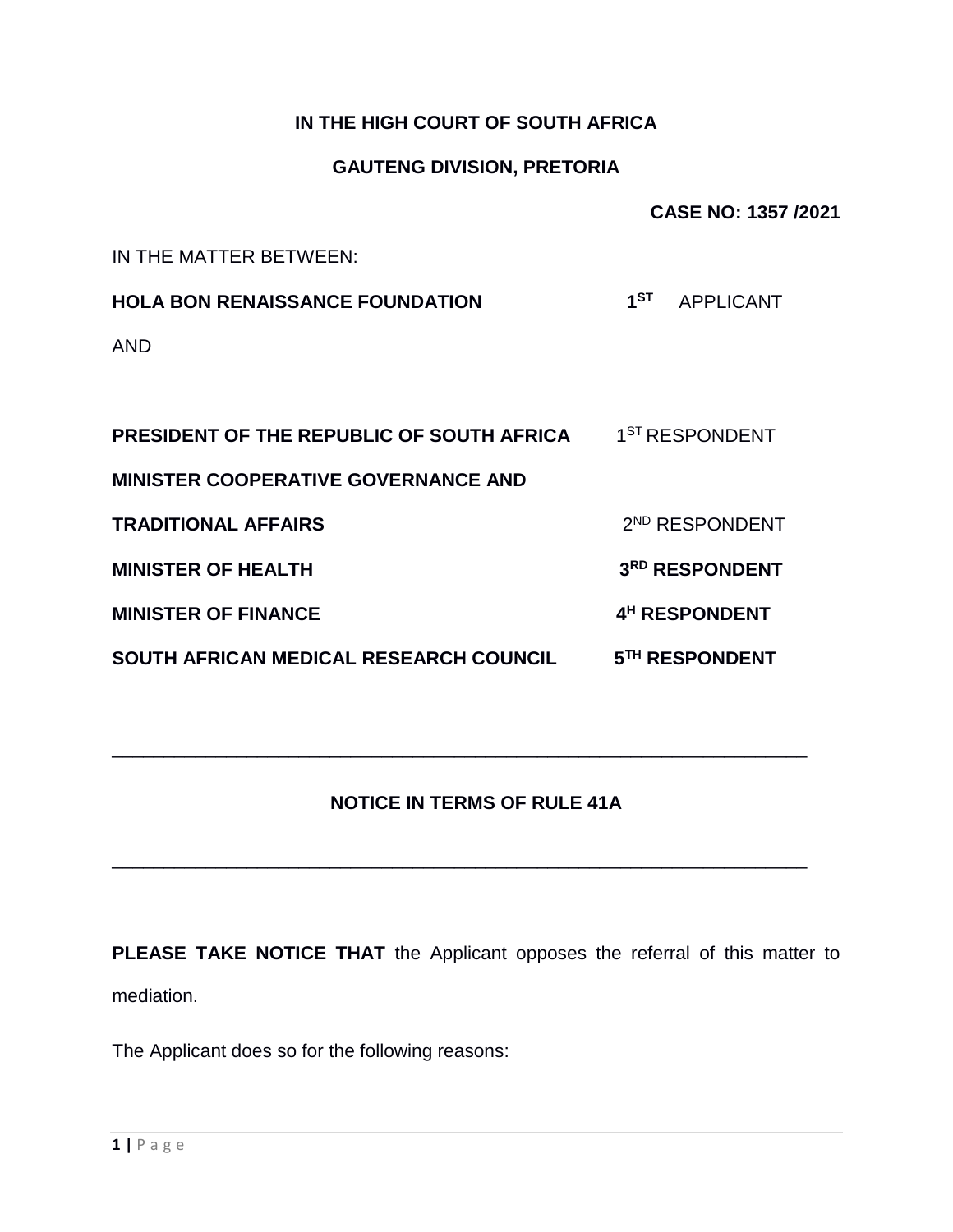- 1. Procuring of Vaccine from COVA0X, an entity with was only established in April 2020, which has no health track record, no reference and has not been granted any accreditation by any of South African Health Regulations bodies
- 2. Proceeding with invalidated vaccine that does not conform to South African Standard of Practice,
- 3. The Responded continued to extending of the period of disaster management
- 4. The Responded continuous imposing the lockdown restrictions
- 5. The respondent continuous contradiction by the Minister of Health
- 6. The continuous violation any bill of rights and the constitution of South Africa
- 7. The continuous classification of Covid19 as a national disaster while it is a health-related matter
- 8. Reporting on statistics that are subjects to manipulations
- 9. Continuous curfews which are irrational and which suggest that Covid19 only exist between the stipulated times such as a curfew between 9pm and 6am are irrational and baseless, and violate the Bill of rights
- 10.The restrictions including the allowing of only 25-50% (twenty five to Fifty percent) workforce are a continuous violation of the bill of rights which includes the following: the right to gainful employment and rights to education and the rights of citizens to receive State services, and the right to dignity
- 11.The State to continues to recover funds from the citizens through dubious ways or/and illegal or/ and unconstitutional means such as South African Revenue